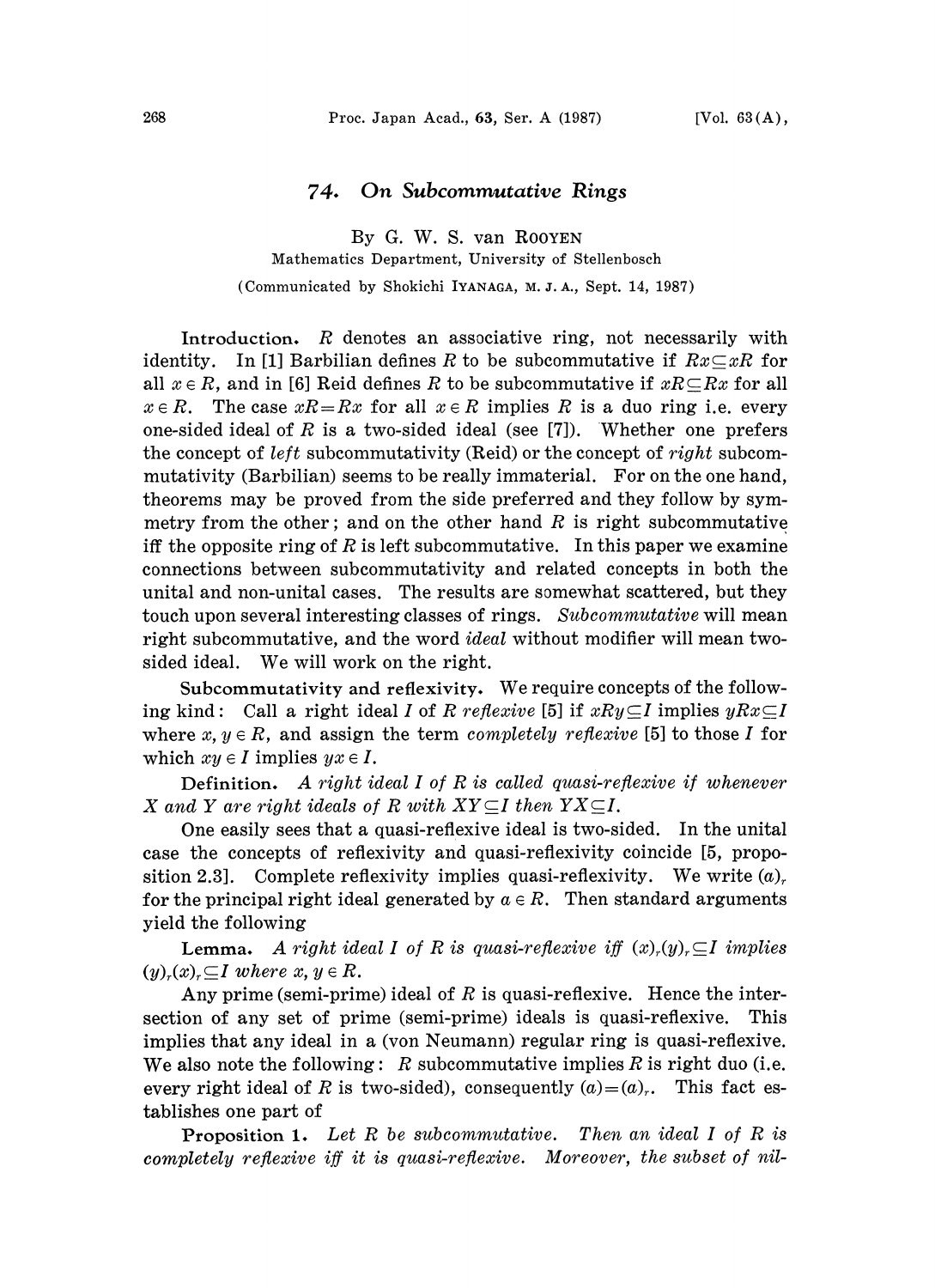potent elements in R forms <sup>a</sup> completely reflexive ideal.

*Proof.* Consider  $xy \in I$ ;  $x, y \in R$ . Straightforward calculations show the ideal  $(x)(y)$  is contained in I since R is subcommutative. Suppose I is quasi-reflexive. By the above Lemma,  $(y)(x) \subseteq I$  whence  $yx \in I$ , and so I is completely reflexive. The second assertion follows easily.

The foregoing proposition and  $[5,$  Proposition 2.3] lead at once to

Corollary 1. Let I be an ideal of a subcommutative ring with identity. The following are equivalent.

- a) I is quasi-reflexive.
- b) I is completely reflexive.
- c) I is reflexive.

Following Mason [5] we call right ideal <sup>I</sup> right (left) symmetric if  $abc \in I$  implies  $bac \in I$  ( $acb \in I$ ) where a, b,  $c \in R$ . We give now idealtheoretical characterizations of a special class of subcommutative rings in both the unital and non-unital cases in improving  $[5,$  Theorem 3.1(a) and Corollary (a) p. 1719].

Proposition 2. The following are equivalent for the ring R.

a) Every right ideal of R is completely reflexive.

- b) Every right ideal of R is quasi-reflexive.
- c)  $AB = BA$  whenever A and B are right ideals of R.
- d)  $(x)_r(y)_r = (y)_r(x)_r$  for all elements x and y in R.
- e) The equation  $xy = ys$  always has a solution s in  $(x)_r$ , given  $x, y \in R$ .
- ) Every principal right ideal of R is completely reflexive.
- g) Every principal right ideal of R is quasi-reflexive.

If in addition R has identity 1, then these are equivalent to:

- h) Every right ideal of R is reflexive.
- i) Every principal right ideal of R is reflexive.
- j) Every right ideal is left and right symmetric.
- k) Every principal right ideal is left and right symmetric.

l)  $xyR=yxR$  for all  $x, y \in R$ , i.e. R is right interversive [5].

*Proof.* Clearly a) $\Rightarrow$ b) $\Rightarrow$ c) $\Rightarrow$ d), d) $\Rightarrow$ e) since  $xy \in (y),(x),$  e) $\Rightarrow$ f): For let  $xy \in (t)$ ,  $t \in R$ . But for some  $v \in R$  and integer m,  $yx = x(my + yv)$ implies  $yx \in (t)_r$ .  $f \Rightarrow g$  follows immediately.  $g \Rightarrow a$ ): Let  $xy \in I$ . Now  $(x)(y) \subseteq (xy)$  since  $(y) = (y)_r$  and  $(x) = (x)_r$ . Consequently  $yx \in (xy)$  and so  $yx \in I$ . Thus a)  $\sim g$ ) are equivalent.

In the unital case b) $\Rightarrow$ h), g) $\Rightarrow$ i) follow from Corollary 1. Therefore a) $\sim$ i) are equivalent. To prove h) $\Rightarrow$ j), note that R is subcommutative. Corollary <sup>1</sup> implies that every right ideal is completely reflexive, so we can apply e). Thus  $yx=xyt$ . For any  $r \in R$ ,  $yxr=xy(tr)=xyrs$  where  $r \in R$ . So, if  $xyr \in I$  then  $yxr \in I$ . This proves I is right symmetric. Straightforward calculations show I is also left symmetric,  $j \Rightarrow k$ ,  $k \Rightarrow l$ ) follow easily. Finally 1) $\Rightarrow$ h). Let  $xRy\subseteq I$ . In  $r \in R$ ,  $yrx=yxrs=xytrs=xtrsyu$  $\in xRyu \subseteq I$ . Therefore  $yRx \subseteq I$ .

Definition. We call <sup>a</sup> ring strongly subcommutative if it satisfies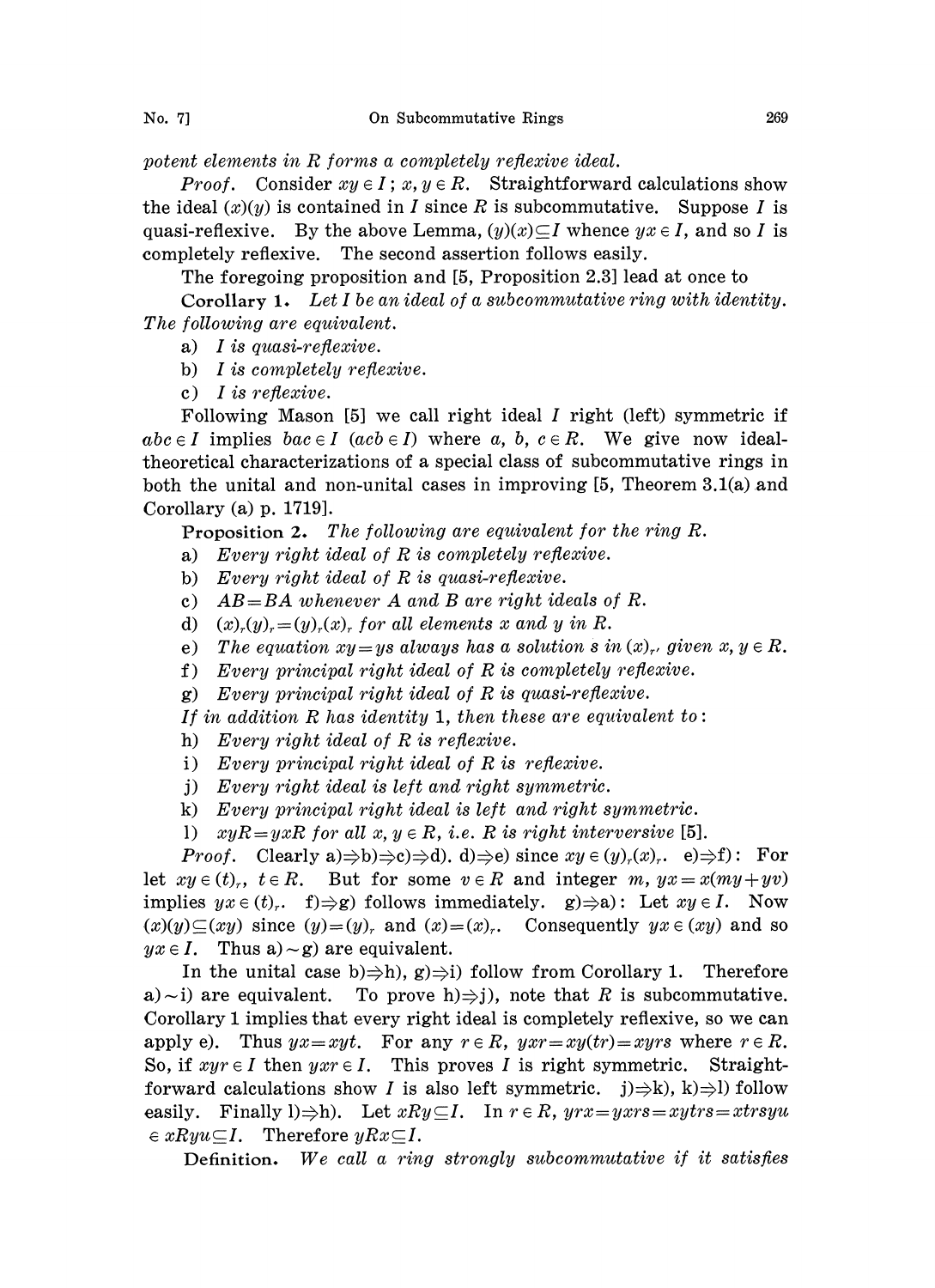conditions a)-g).

A direct consequence of e) of the preceding proposition is

Corollary 2. Any ideal of a strongly subcommutative ring is subcommutative.

Every division ring is strongly subcommutative. Moreover, any regular, right duo ring  $R$  is strongly subcommutative since every (right) ideal is semi-prime and hence quasi-reflexive. In particular  $R$  is strongly regular. For, if  $x \in R$  then  $x = xyx = x^2r$ ;  $y, r \in R$ . It is well known that any strongly regular ring is a regular duo ring  $[4]$ . So we conclude a familiar result, i.e. a ring is regular, right duo iff it is strongly regular [2, cf. criteria (1) and (5)].

It is well known that every idempotent of a strongly regular ring is central. We prove

Proposition 3. In a strongly subcommutative ring idempotents are central.

**Proof.** Suppose R is strongly subcommutative, e an idempotent of R. Then  $(se-s)e=0$  for all  $s \in R$ . Apply how part b) of the preceding proposition,  $e(se-s)=0$  and so  $ese=es$ . Likewise  $ese=se$ . Therefore  $es=se$  for all  $s \in R$ .  $\Box$ 

Let  $x \in R$ . Denote the centralizer of x in R by the symbol  $C(x)$ .

Corollary ). Let R be strongly subcommutative and suppose that for some  $x \in R$ ,  $C(x)$  has an identity e. Then e is the identity for R.

**Proof.** If  $a \in R$ , define  $y=a-ea$ . Since e is central idempotent  $yx=0$ and  $xy=0$ , so  $y \in C(x)$  whence  $y=ye=0$ . Therefore  $a=ea=ae$  for all  $a \in R$ .

Remark. The preceding corollary was originally proved by Herstein-Neumann in the case for semi-prime rings [3, Lemma 1].

**Proposition 4.** Let R be a strongly subcommutative ring, e a non-zero idempotent of R. Then

a)  $eR$  is a strongly subcommutative ring with identity  $e$ .

b)  $eR$  is a minimal (right) ideal of R iff  $eR$  is a division ring.

c) If eR is minimal and the right (left) annihilator ann  $(e)$  of e is zero, then R is <sup>a</sup> division ring.

**Proof.** a) The ideal  $eR$  of R is right duo (Corollary 2). Let I be any ideal of eR and x be any element of I. Let r be any element of R. Then  $xr=exr=zer \in I$ . Thus I is an ideal of R. b) Assume  $eR$  is a minimal (right) ideal of R. Clearly e is the identity of eR. If  $0 \neq x \in eR$  then  $xeR$  $=eR$  and  $e=xy$ ,  $y \in eR$ . Apply Corollary 2 on  $eR$ . There exists an element u of eR such that  $xy=yu$  whence  $x=u$ . This proves x is invertible. The converse statement is obvious, c) Assume eR is minimal and ann  $(e)=0$ . Consequently, the ideal  $\{x-ex|x \in R\}$  vanishes. Thus  $eR=R$ . Part b) completes the proof.  $\Box$ 

Corollary 4. Every non-nilpotent minimal ideal <sup>I</sup> of a strongly subcommutative ring is a division ring [7, Proposition 2].